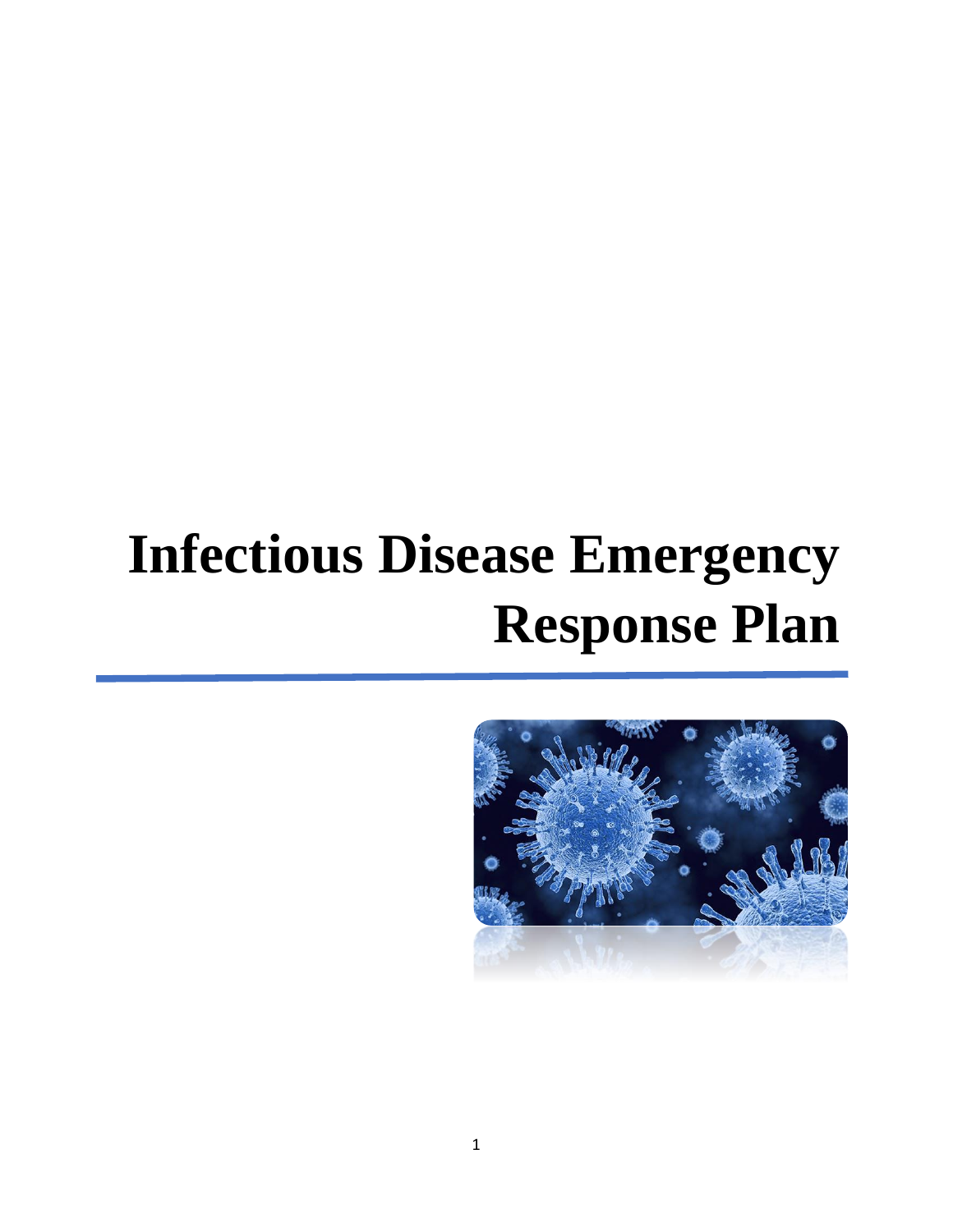#### **I. OVERVIEW**

An infectious disease is an illness caused by the presence of disease-causing agents or germs, including viruses, bacteria, fungi and parasites and other microbes. These diseases are called communicable diseases or transmissible diseases due to their potential of transmission from one person to another. Transmission may occur by direct contact with an infected person or animal, by ingesting contaminated food or water, or by contact with infected surroundings or contaminated air. Infectious (communicable) diseases that usually require a more specialized route of infection—for example, by insects such as mosquitoes or ticks (disease vectors) —are usually not regarded as contagious. Strict measures as addressed in annual Blood Borne Pathogen training are a prevention strategy in place in the Center**.**

## **At-Risk Population**

Children are a high-risk population for infectious disease, and exposure to a variety of infectious diseases in a childcare population is inevitable. Infectious diseases are common in young children who have immature immune systems and are developmentally unable to understand and practice the concepts of good personal hygiene. However, older youth and teenagers exposed to different social situations are also prone to certain infections.

In any school population, there are certain individuals who may have a higher risk of complications if exposed to specific diseases. Students and staff who are medically fragile or are immunosuppressed, pregnant, and/or have chronic disease, nutritional deficiencies or debilitating illness should be informed of the possible risks of acquiring an infection. The responsibility of the school is to inform those individuals to consult with their licensed health care provider. The licensed health care provider will assess the risk, provide appropriate treatment and/or make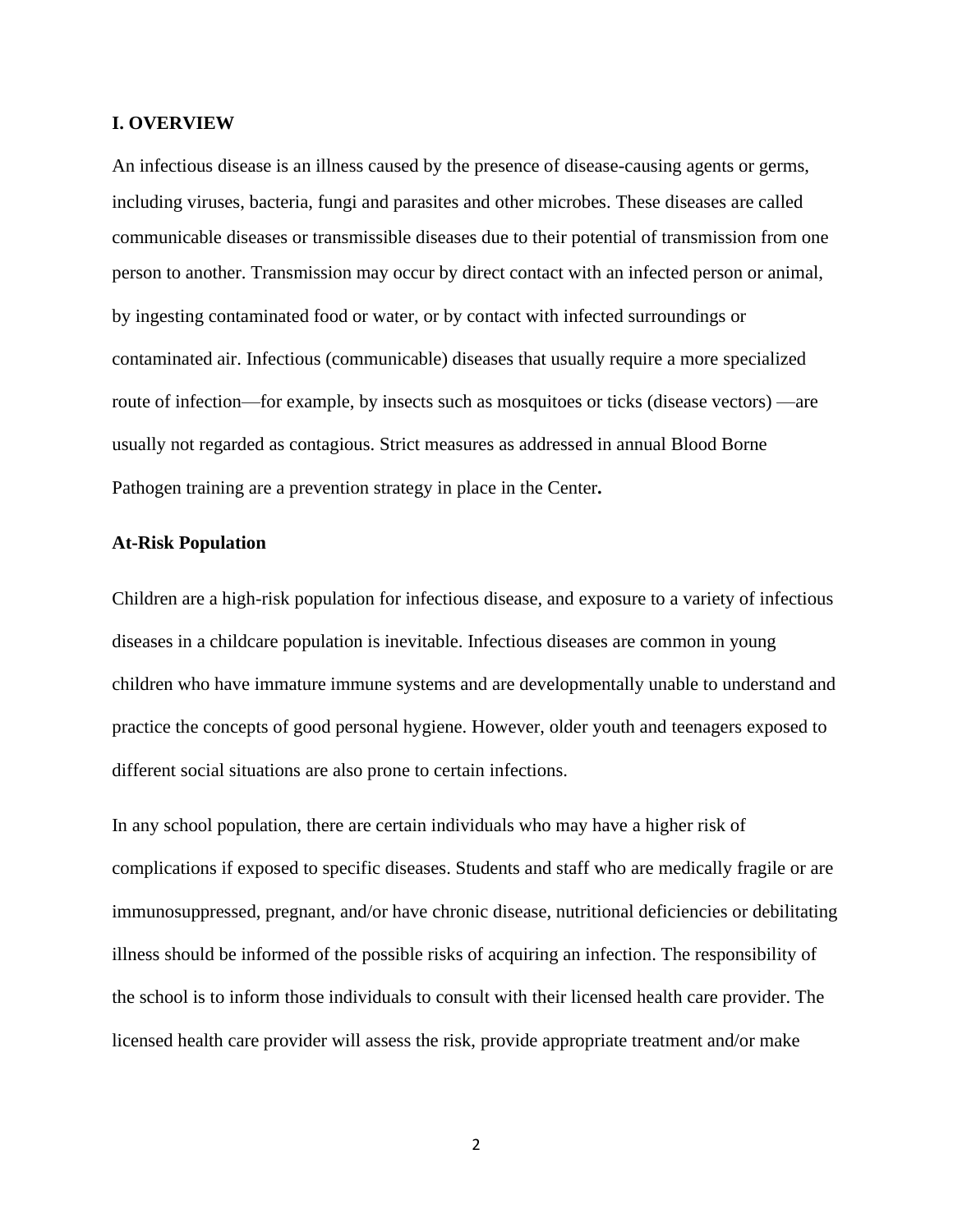recommendations so that reasonable accommodations are put in place for the individual by the school.

#### **MITIGATION AND PREVENTION**

Mitigation activities are taken in advance of an infectious disease outbreak to prevent or temper its impact. Mitigation efforts will occur primarily during the early phase of the outbreak.

## **A. How Illness Spreads**

Transmission of an infectious disease may occur through several pathways:

**1. Direct Contact.** Direct-contact involves skin-to-skin contact and physical transfer of microorganisms from an infected person to a susceptible host.

**a. Person to person**: The most common way for infectious disease to spread is through the physical direct transfer of bacteria, viruses, or other microorganisms from one person to another.

**b. Animal to person:** A scratch or bite from infected animal or handling animal droppings can cause disease.

#### **2. Indirect Contact.**

Many microorganisms can linger on objects such as doorknobs, faucet handles, desktops and computer keypads. Indirect contact involves contact of a susceptible host with a contaminated intermediate object in the environment. Some infections can be spread indirectly by contact with contaminated clothing. Chickenpox (varicella), shingles (herpes zoster), impetigo, head lice, ringworm, and scabies are all spread this way.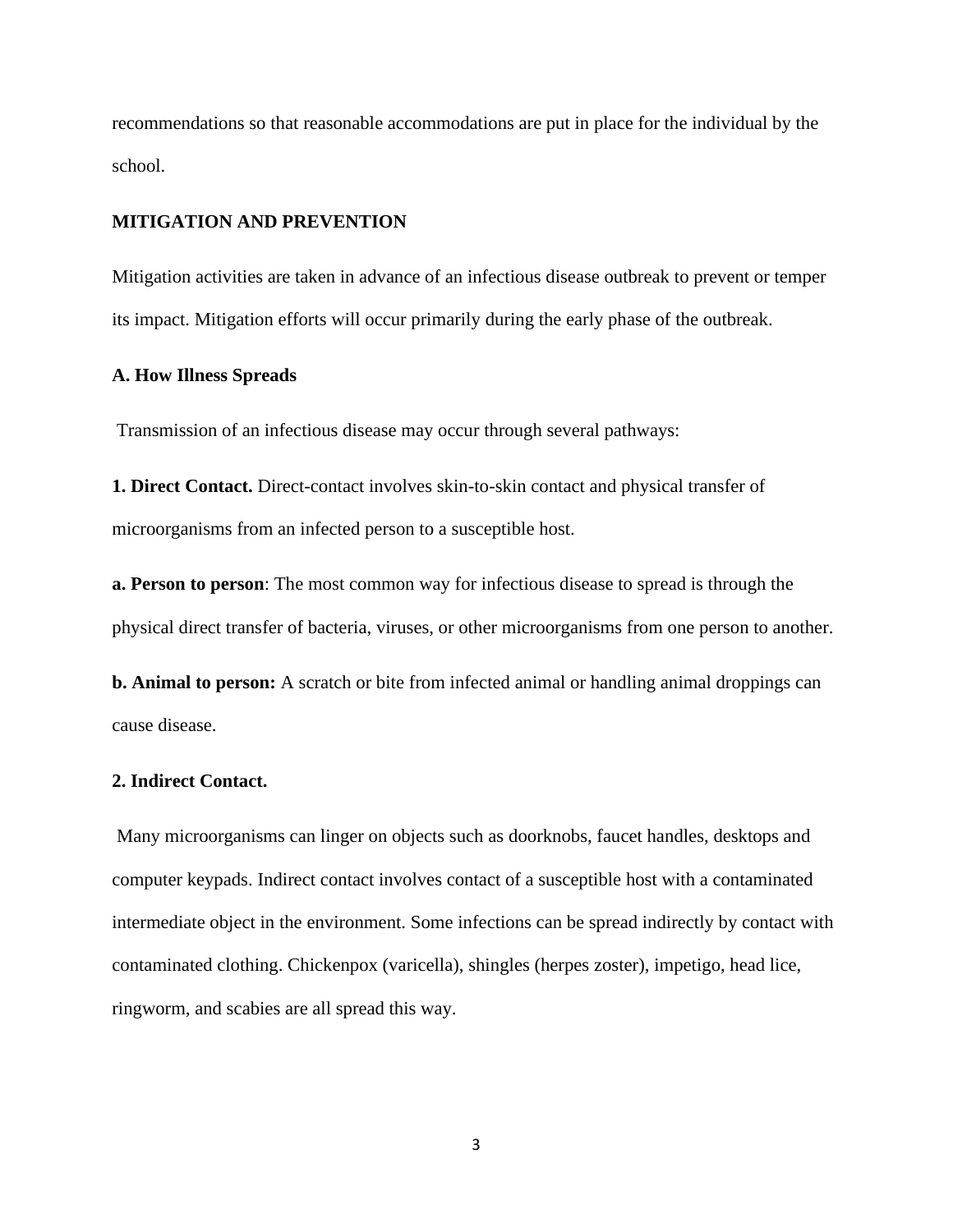#### **3. Vector.**

Vector-borne diseases rely upon organisms, usually insects, for transmission of the parasitic, viral or bacterial pathogens from one host to another. Bites and stings from mosquitoes, fleas, ticks and lice carry disease-causing microorganisms on their body or in their intestinal tract which can infect humans.

# **4. Droplets.**

Disease is easily spread when droplets containing pathogenic microorganisms are generated from an infected person during sneezing, coughing or talking, Large droplets travel less than three feet before falling to the ground and do not remain suspended in the air. Transmission via largeparticle droplets requires close contact between the infected host and another person. Sick students will often contaminate their hands and other objects with infectious nose and throat discharges. When other students come in contact with these objects and then touch their eyes, mouth, or nose, they can become infected. This type of transmission route is common in childcare settings. Some of the infections passed in this way are the common cold, chickenpox, influenza, meningitis (viral and bacterial), mumps, rubella, pink eye (conjunctivitis), strep throat, and whooping cough (pertussis).

# **5. Airborne.**

Airborne transmission occurs when an infected person coughs, sneezes or talks and generates very small respiratory droplets containing virus or bacteria. These small particles remain suspended in the air for long periods and can be widely dispersed by air currents. When another person inhales these small particles, they can become ill. Airborne transmission of disease can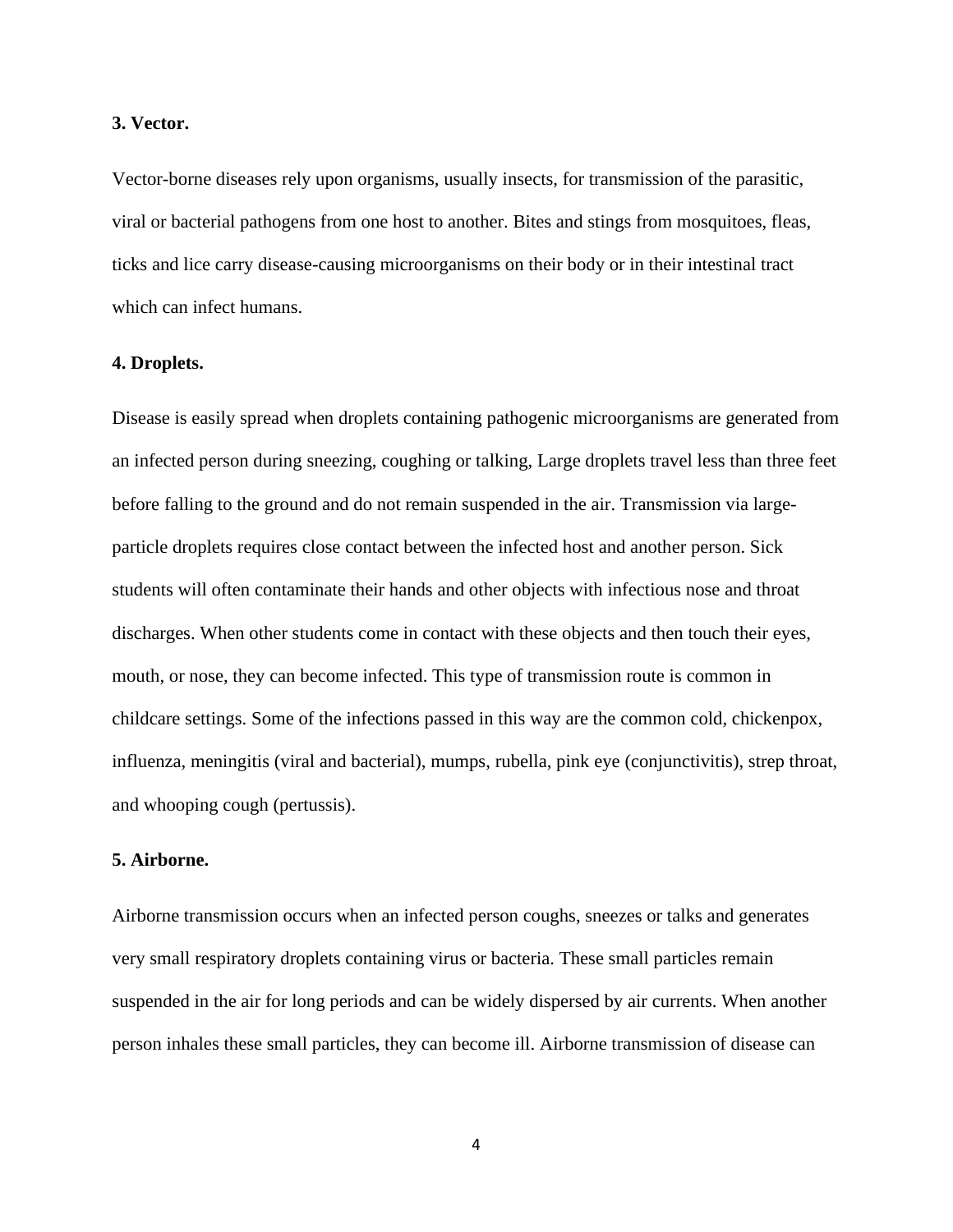also occur through inhalation of small-particle aerosols in shared air spaces with poor circulation.

# **6. Foodborne.**

Consumption of food and liquids contaminated with pathogenic bacteria can result in illness or death. Common symptoms of foodborne illness ("food poisoning") include nausea, abdominal pain, vomiting, diarrhea, gastroenteritis, fever, headache and/or fatigue.

## **7. Fecal.**

Intestinal tract infections are often spread through oral ingestion of viruses, bacteria, or parasites found in the stool of an infected person or animal. This type of transmission happens when objects contaminated with microscopic amounts of human or animal feces are placed in the mouth. In centers, the areas most frequently contaminated with feces are hands, classroom floors, faucet handles, toilet flush handles, toys and tabletops.

## **B. SLCC Prevention Strategies**

# **1. The School Environment: Cleaning, Sanitizing, Disinfecting**

**CLEANING.** A virus generally lives 2 to 8 hours on surfaces, but certain viruses may live up to a week or longer. Friction is a key element in cleaning by using soap (or detergent) and water to physically remove germs, dirt, and impurities from surfaces or objects. Cleaning does not necessarily kill germs but lowers their numbers and mitigates the necessary host environment for pathogen survival, concurrently reducing the risk of spreading infection.

**DISINFECTING.** Disinfection is the destruction by use of chemicals of pathogenic or other harmful microorganisms on surfaces or objects. Disinfecting does not necessarily clean dirty surfaces or remove germs. Disinfecting agents specifically target infectious pathogens and can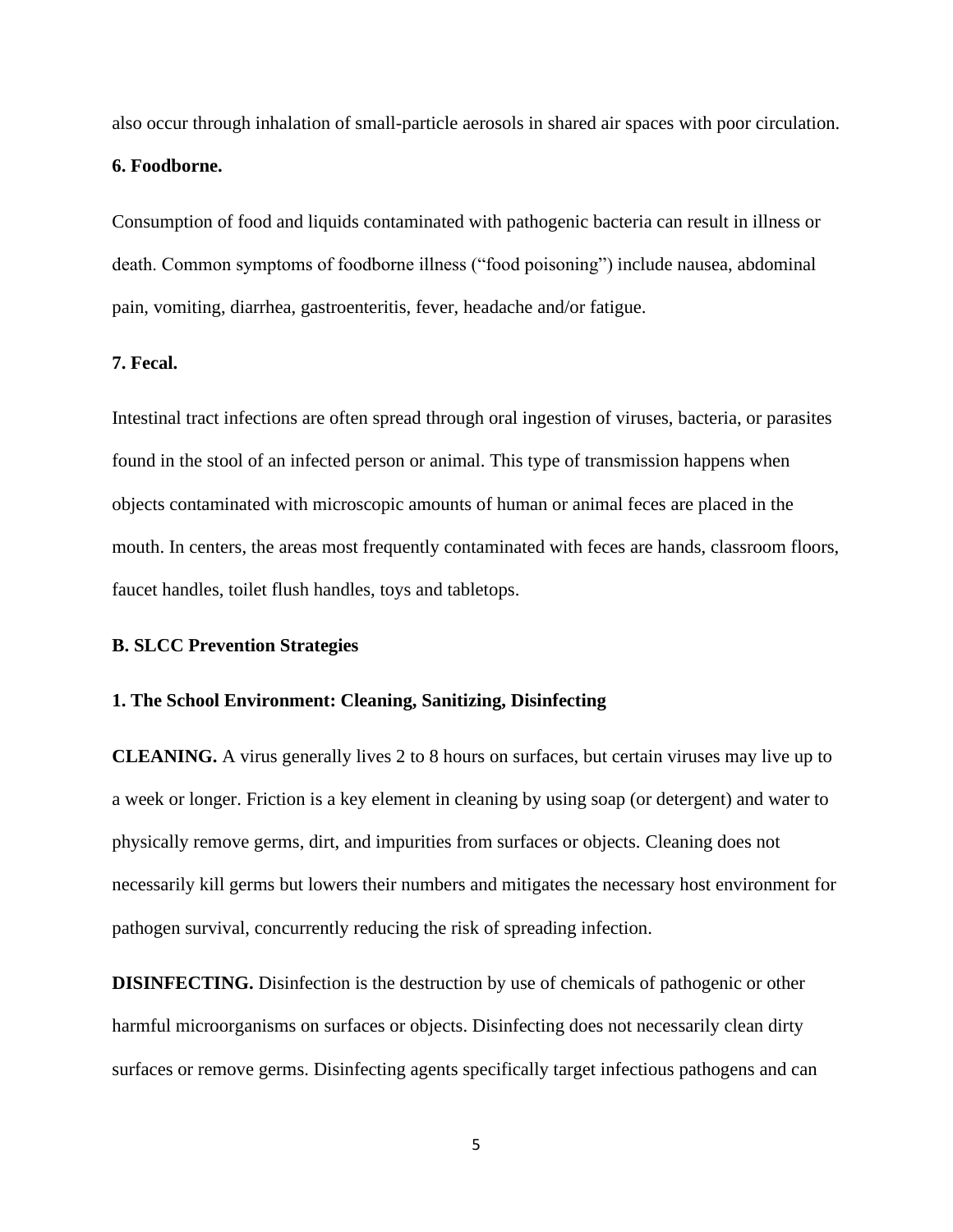lower the risk of spreading infection by killing germs on a surface after it has been cleaned. Disinfection requires contact between the disinfectant and the surface to be disinfected for at least ten minutes under moist conditions. The SLCC staff will ensure to disinfect surfaces multiple times daily as needed or required by DSS and DHEC especially focusing on toys mouthed by younger children, diapering surfaces and children restroom areas.

**SANITIZING.** Sanitizing reduces the number of microbial contaminants on surfaces or objects to a relatively safe level, as judged by public health standards or requirements. Sanitizing works by either cleaning or disinfecting surfaces or objects to lower the risk of spreading infection.

**a. Routine Cleaning and Disinfecting.** It is important to match cleaning and disinfecting activities to the types of microorganisms to be removed. SLCC staff members will focus on a special cleaning and disinfecting processes, including wiping down high touch surfaces & equipment, as needed or required..

If surfaces or objects are soiled with body fluids or blood, use gloves and other standard precautions to avoid coming into contact with the fluid. Remove the spill, and then clean and disinfect the surface.

#### **Extra attention will be paid in cleaning the following areas:**

• All classrooms including floors children. Clean and sanitize toys twice daily.

• Common areas. Clean and periodically sanitize shelves, tables, countertops and drinking fountains. Shared spaces to include the library, Light Lab/Art Studio and all the hallway interactive activity spaces

• High touch areas. Computer keyboards, doorknobs and handles, visual aids and telephones.

**b. Handle waste properly.** The staff of SLCC will follow standard procedures for handling waste, which may include wearing gloves. There will be no-touch waste baskets where they are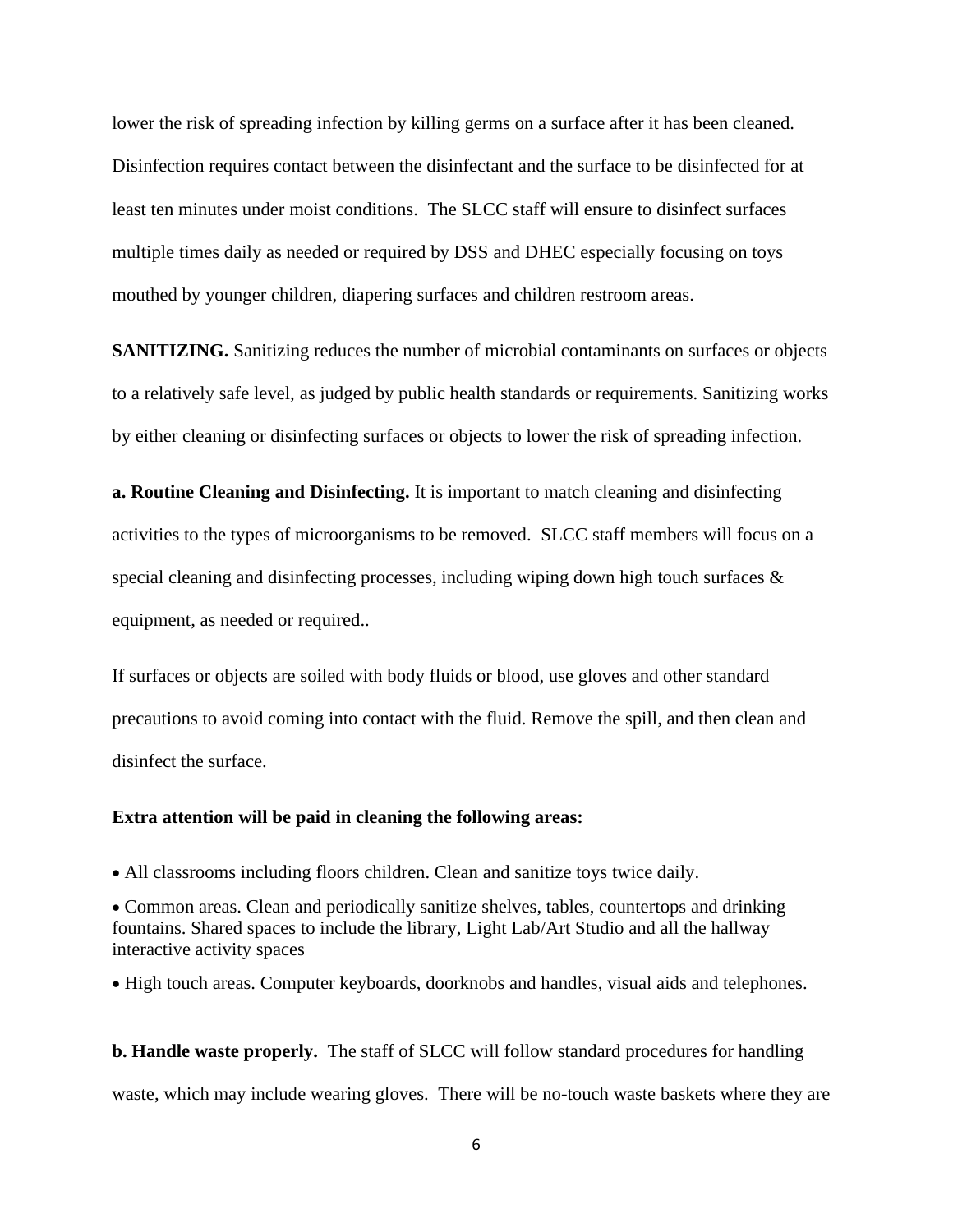easy to use. Throw disposable items used to clean surfaces and items in the trash immediately after use. Avoid touching used tissues and other waste when emptying waste baskets. Wash your hands with soap and water after emptying waste baskets and touching used tissues and similar waste.

# **2. Universal Precautions**

Universal precautions are a set of guidelines that assume that all blood and certain other bodily fluids are potentially infectious. Follow universal precautions when providing care to any individual, whether or not the person is known to be infectious. The list below describes universal precautions:

# **a. Handwashing**

Handwashing is one of the best tools for controlling the spread of infections. All children and staff should perform effective handwashing, which will reduce the amount of illness in the center. Avoid eating or touching mouth or eyes while giving any first aid.

The instructions and illustrations for proper hand washing will be posted at every sink at SLCC. The children will be modeled and showed how to wash hands thoroughly with warm running water and a mild liquid soap for at least 20 seconds. Scrub between fingers, under fingernails and around the tops and palms of hands: The following activities will require handwashing as directed by DSS/DHEC and best practices as outlined in Infant Toddler Rater Scale (ITERS) or Early Childhood Education Rating Scale (ECCERS).

- ➢ Immediately upon arrival to school in the morning (Staff/Children).
- $\triangleright$  Before and after physical contact with any person (even if gloves have been worn) (Staff)
- ➢ Before and after all messy play or shared art items (Children)
	- 7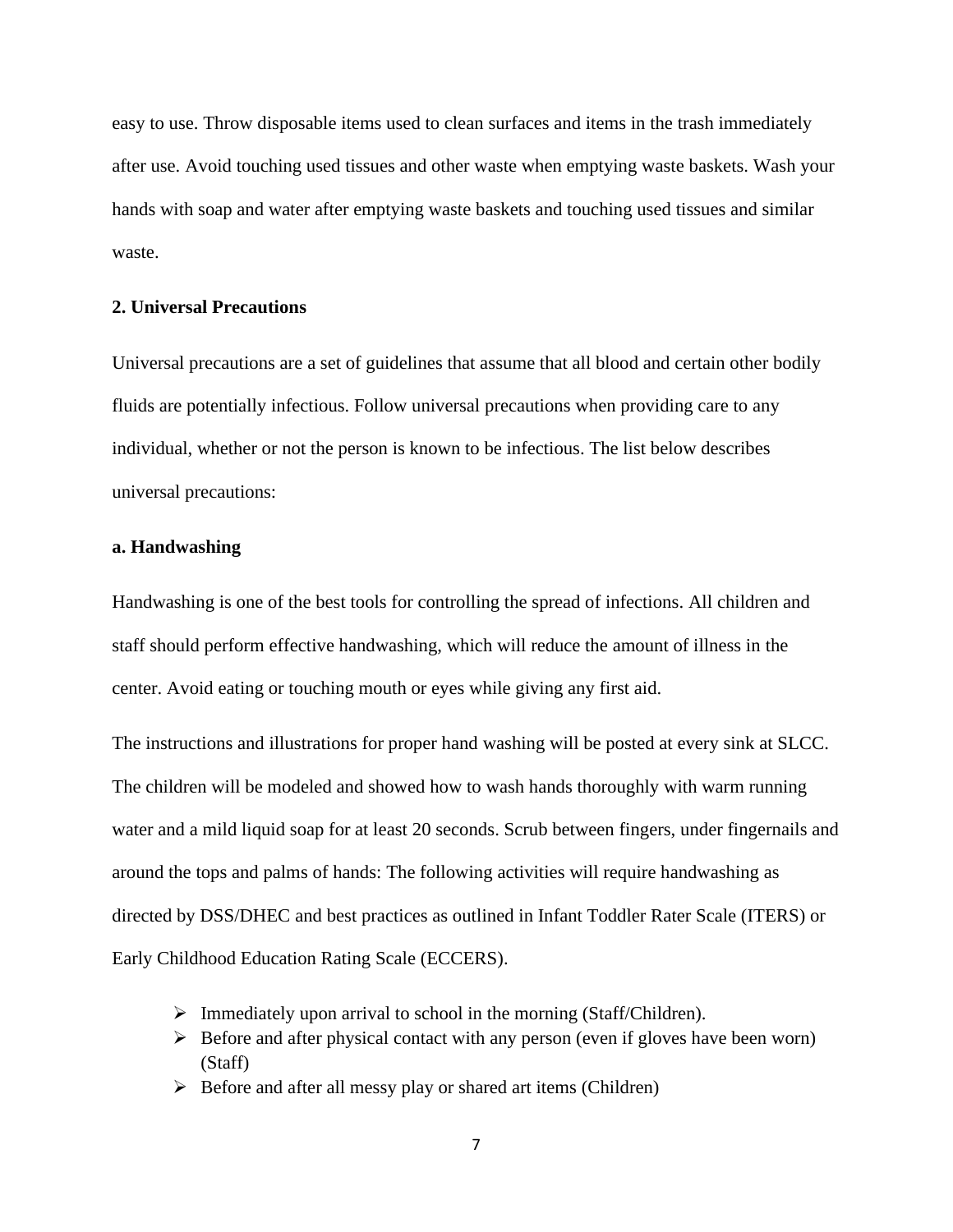- ➢ Before and after all sensory play or water (Children)
- ➢ Before and after eating or handling food (Staff/Children)
- $\triangleright$  After contact with a cleaning agent (Staff)
- $\triangleright$  After using the restroom (Staff/Children)
- $\triangleright$  After providing first aid (Staff)

# **b. Personal Protective Equipment (PPE)**

All SLCC staff will be trained on processes and procedures to handle situations where PPE is

needed or required.

• Staff will wear disposable gloves when in contact with blood and other body fluids.

• Staff will wear protective eyewear when body fluids may come into contact with eyes (e.g., squirting blood)

# **c. Clean-up**

All Staff will be trained on processes and procedures required to clean up Blood Borne

Pathogens as follows:

- Wipe up any blood or body spills as soon as possible
- Double-bag the trash in plastic bags and dispose of immediately

• Clean the area with an approved disinfectant or bleach solution (see instructions on Bleach bottle for safe mixing directions)

• Send all soiled clothing home with the child in a double-bagged plastic bag (Soiled clothes will not be washed at the center)

# **3. Immunizations**

# **a. Childhood Immunizations**

Immunizations help prevent serious illnesses. Per South Carolina DHEC and DSS Childcare Licensing, "The child care agency shall have a DHEC of Health Official Immunization Certificate before accepting any child age two (2) months or older into care. Exceptions to immunization record requirements may be made only if: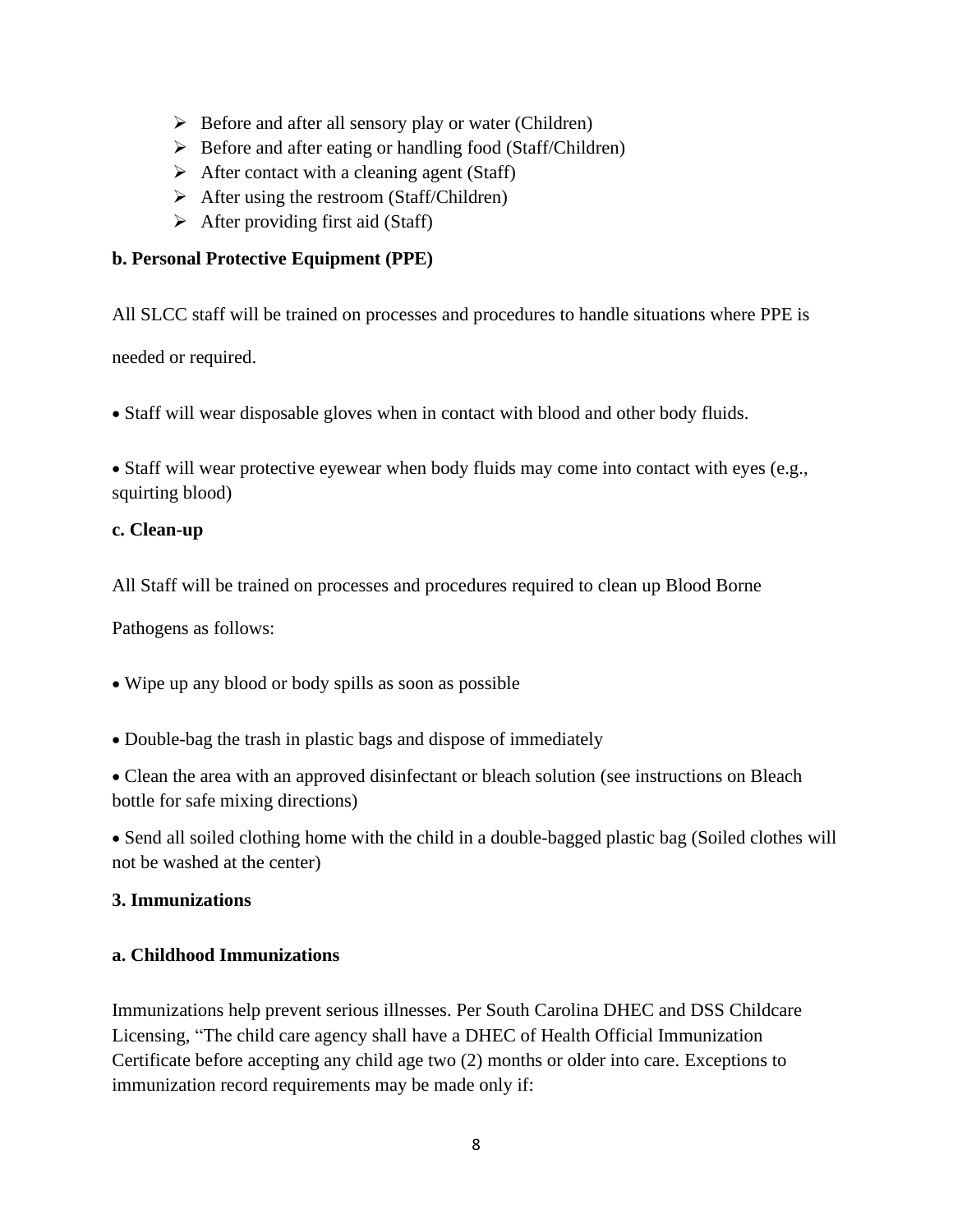- The child's physician or a state or local health department provides a signed and dated statement giving a medical reason why the child should not be given a specific immunization;
- The child's parent provides a signed written statement that such immunizations conflict with his/her religious tenets and practices; or
- If care for children of homeless families and/or children in state custody is needed before documentation of immunizations shall not exceed sixty (60) days."

# **PREPAREDNESS**

Effective preparedness includes establishing policies to maintain sanitation, keep records current, conduct periodic inspections and regular maintenance and training for staff.

# **A. General Activities**

- Plan, exercise, evaluate and revise the Infectious Disease Plan;
- Train and equip staff to assure competencies and capacities needed to respond to an infectious disease outbreak;
- Develop partnerships with local community health care institutions and providers, and local, State and federal response agencies and their staff;
- Develop and implement surveillance and reporting procedures to monitor illness patterns at SLCC;
- Educate parents about infectious disease and recommend protective measures;
- Stockpile necessary equipment and supplies that will be needed to respond to a disease outbreak;
- Establish ventilation (HVAC) standards to be used during response and recovery (such as filter change schedules, etc.).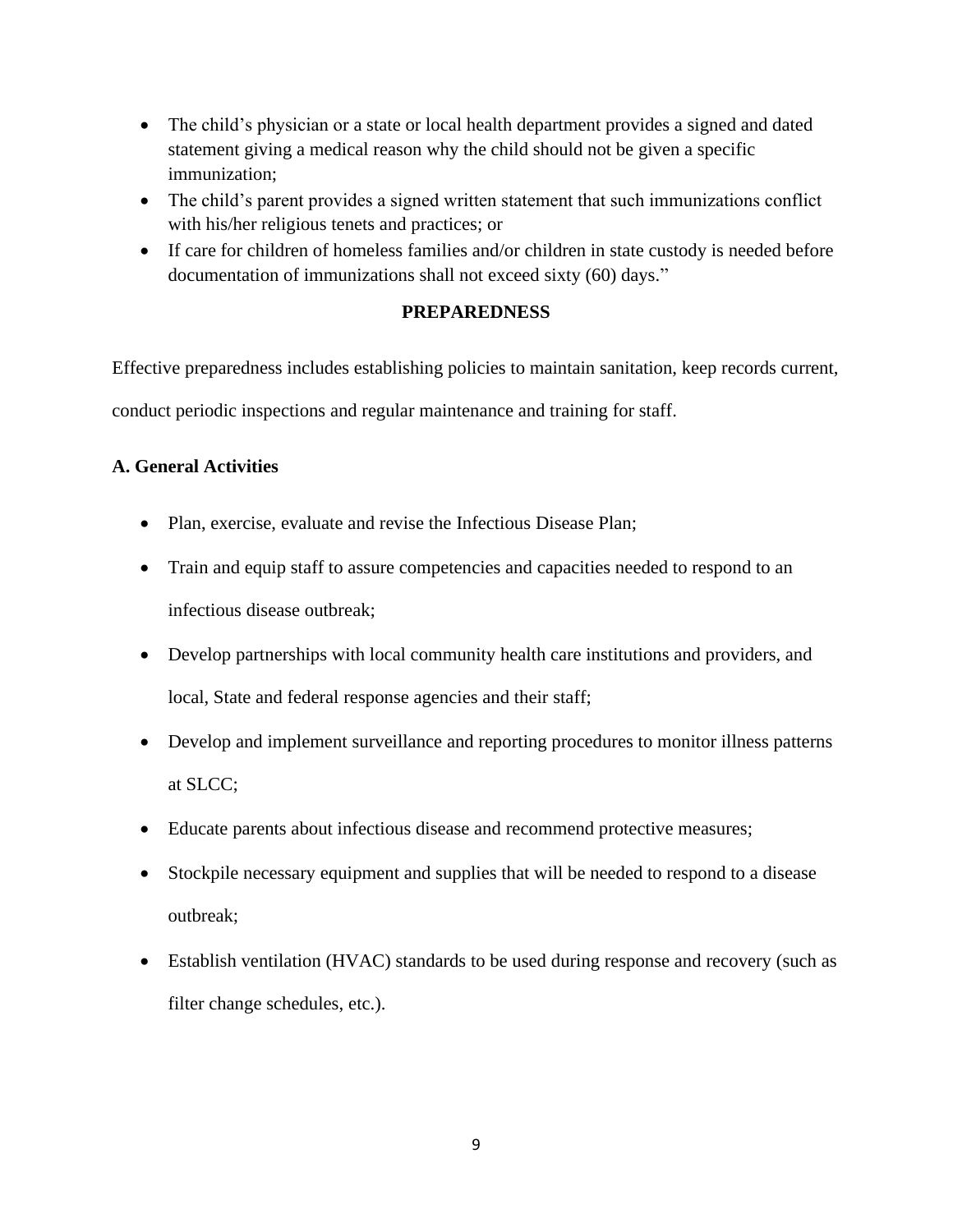# **B. Personal Protective Equipment (PPE)**

- Provide PPE to staff when necessary (masks and gloves).
- Address PPE issues with staff (i.e. uncomfortable, frequent changes, communication issues, one size does not fit all).
- Ensure that you have adequate stock and an array of sizes and types available.
- Provide and use alcohol-based hand sanitizer and non-aerosol spray disinfectant for commonly touched surfaces. Also use of bleach solution (properly diluted) to clean
- **Train all staff to use PPE.** Encourage staff to talk about the PPE issues and to develop a "we will get through this" mentality.

# **C. Training**

Require new staff, including substitutes and volunteers, to complete Child First Aid and CPR

training.

- Provide refresher awareness training for all staff;
- Train maintenance staff to use chemicals properly to prevent accidental contamination and human exposure;
- Provide training on identifying symptoms of infectious disease;
- Educate SLCC staff on the process and importance of routine hand hygiene and standard health precautions;
- Maintain training and attendance records on all SLCC staff to ensure compliance.

# **D. Emergency Contacts**

- Compile an emergency contact list of authorities. Include the names and phone numbers for specific personnel from each agency or authority.
- Determine which agency or authority would serve as first responder(s). The first responder represents the most important authority that needs to be involved in response to an infectious disease
- Distribute the emergency contact list to appropriate SLCC staff.
- Post the emergency contact list in a secure yet prominent place; make it available in hard copies & post cards
- SLCC leadership team will program the emergency contact numbers into their telephones.
- Verify and update emergency contact information often. Note dates of revisions to prevent confusion.
- There will be procedures in place for communicating with children, parents, and staff.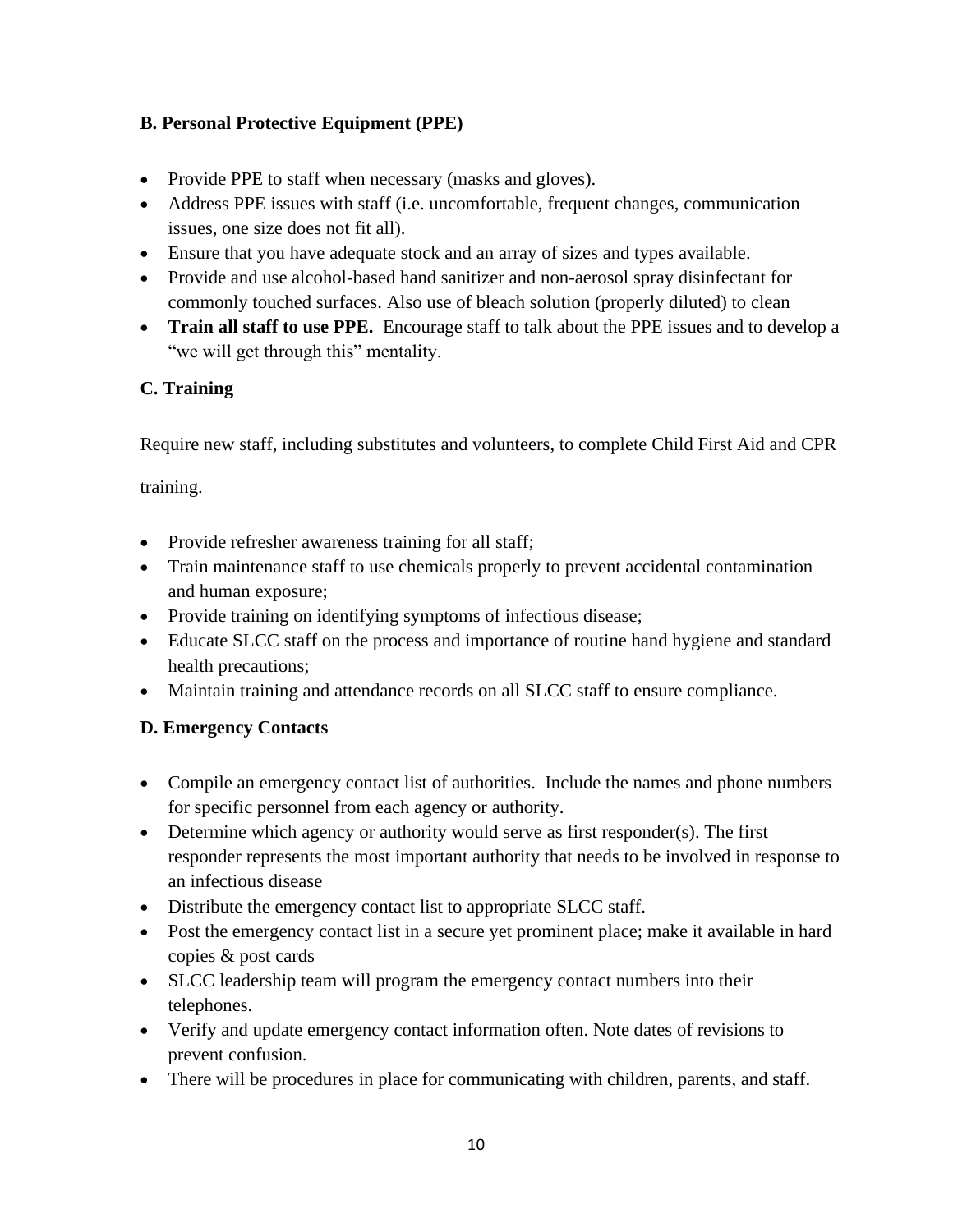## **RESPONSE**

It will be our number one priority to assist in case of any response at SLCC. Response is the immediate reaction to a disaster. Certain aspects of the response may take place before the event if it is anticipated. Response yields to recovery.

#### **A. Detection**

We have a role in assessing the health of our SLCC children. Staff should be trained to monitor student's behavior and note any symptoms of illness.

# **1. Common Indicators of Infectious Disease in Children**

Teachers who spend several continuous hours a day with their children, are in an excellent position to detect early physical and behavioral changes in the child at the center. They may observe differences in the usual pattern for a particular child, and deviation from a developmental "norm" for children of a given age. The physical and behavioral "indicators" listed below are nonspecific and do not in themselves suggest the presence of an infection.

# **a. Appetite.**

Often, a student who is ill or becoming ill with an infection will exhibit changes in eating habits. He/she may "pick at" solid foods, eat lightly, want only certain foods, and/or prefer liquids.

#### **b. Behavior.**

Irritability may be associated with illnesses, often because of the accompanying fatigue, fever, and discomfort. Play activities may diminish and the student may become lethargic (drowsy or indifferent).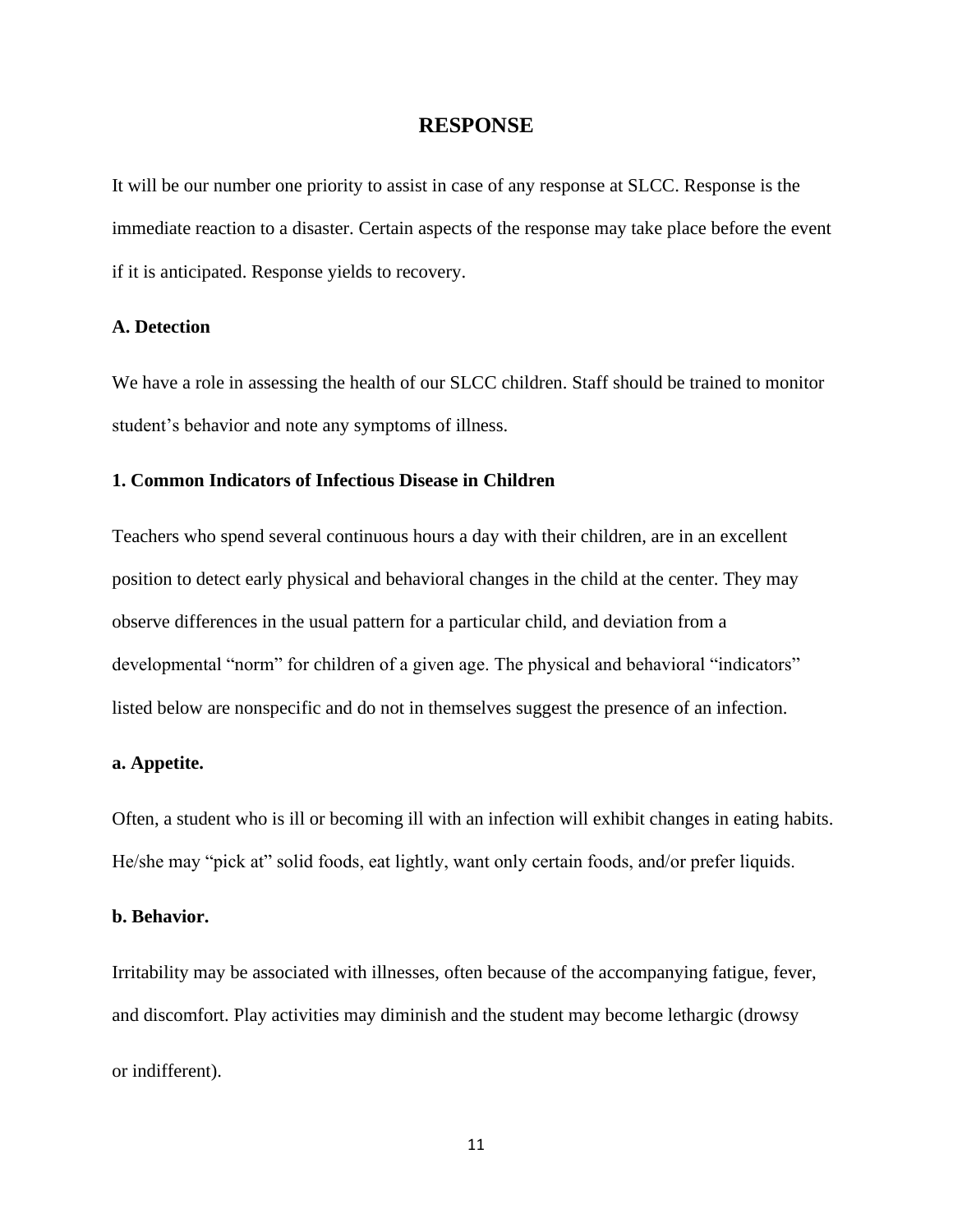## **c. Fever.**

Fever is a symptom of illness, but it does not automatically require therapy. Repeated low-grade fever may occur as the result of physiological changes in the body and may not cause any discomfort to the student. However, students with fever over 100°F and other symptoms will be be sent home from school, especially if other symptoms are apparent. The student's parent/guardian should be notified immediately, and the parents will be required to pick their sick child up within 1 hour from being contact. In order for that child to return to school please refer to Page 23-24 of the SLCC Parent Handbook for the sick policy and school exclusion list.

#### **d. Appearance.**

A pasty, pale appearance may signal an illness, especially if it is a change from a student's normal skin color. A new yellow tinge to the eyes or skin, or a flushed appearance with rosy cheeks and glassy or red eyes, may also indicate an illness.

## **e. Rash.**

The diagnosis of rashes can be very difficult and even a licensed health care provider may require lab tests to confirm whether a certain disease is present. If a child is suspected to have a rash that appears contagious the parent will be notified to pick up their child within 1 hour of notification. The parents will be required contact a licensed health care provider make an appointment and later provide a clearance letter to SLCC leadership team the morning of return. If the child is diagnosed with a skin rash that is contagious the parents are required to contact SLCC immediately so the leadership team will post a notice in the classroom of that child. (no child name will be listed on the notice).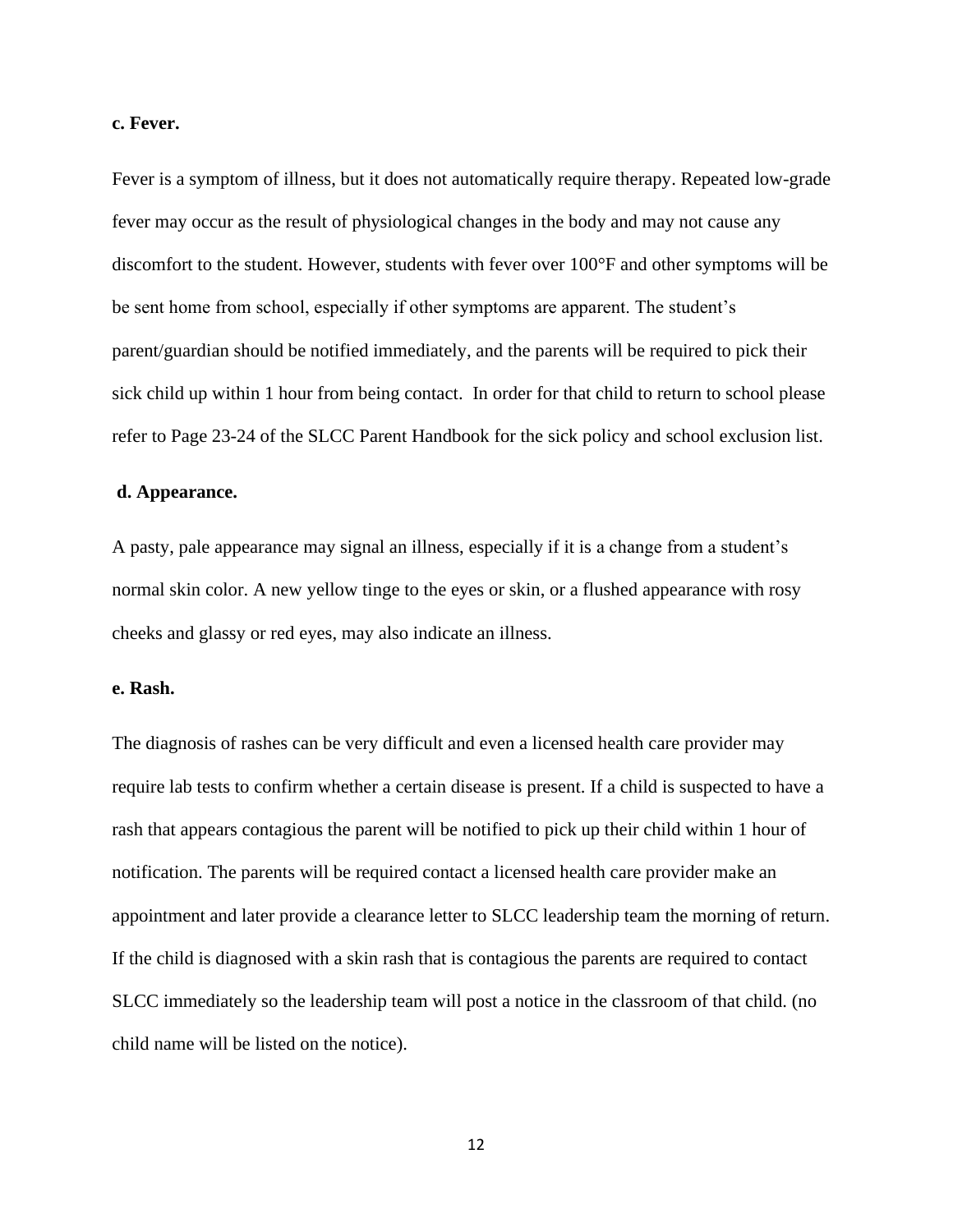#### **f. Change in Bowel Habit.**

Diarrhea may accompany a number of infectious diseases. Conversely, sluggishness of the bowels and constipation may occur, sometimes with abdominal cramps. Cramps can be due to the inactivity of the ill student and the dehydration that often occurs during infections. *Please refer to page 23-24 of the SLCC Parent Handbook for the policy for returning to school.*

# **g. Nasal Discharge and Obstruction.**

Clear nasal discharge may signal a cold or it may indicate an allergic reaction, especially if accompanied by watery eyes. Yellow or green discharge indicates an infection (usually viral or possibly bacterial) or obstruction by a foreign body. Breathing may be noisy. If breathing is labored, immediate medical referral is indicated. *Please refer to page 23-24 of the SLCC Parent Handbook for the policy for returning to school.*

#### **h. Sore Throat.**

A sore throat can be a minor problem. However, it may also accompany potentially more significant infections such as streptococcal pharyngitis, infectious mononucleosis, or even serious generalized illnesses. Children who have symptoms accompanying fever will have the parent/guardian notified. SLCC will make a recommendation for an medical evaluation if the sore throat since the sore throat is accompanied by fever, difficulty swallowing, and/or swollen lymph nodes (glands). The parent is required to notified SLCC if the child is diagnosed with any illness that is considered contagious. A notice of illness will be posted on the door of that's child's classroom. (no child's name will be posted on the notice)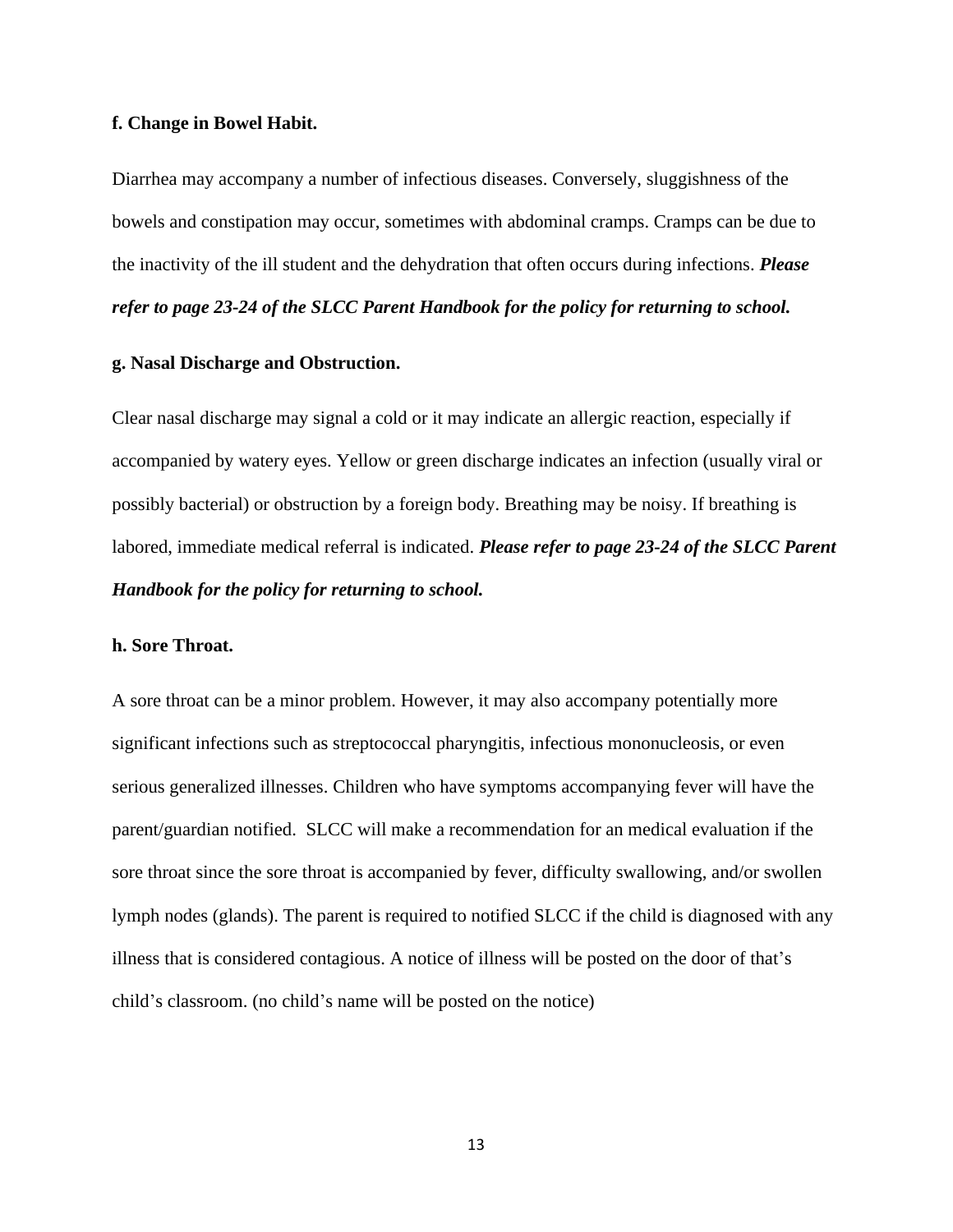## **i. Cough.**

Coughs accompany some chronic conditions, allergic conditions, and many infectious diseases. Persistent coughs, especially with other symptoms such as fever, loss of appetite, will require a medical evaluation. All children who have a cough that is persistent for 2 days and the cough is interfering with the child's ability to play, sleep or interact with others parent's will be notified and the parent/guardian will be required to pick up within 1 hour of notification. The child will not be allowed back to school without a clearance letter from a physician.

## **j. Ear Ache and Ear Discharge.**

A student may complain, pull at the ear, or put a hand to the ear if there is discomfort. When there is an earache, particularly when blood or pus is seen running from the ear, the parent will be notified and it will be the recommendation of SLCC for the child to be referred for medical care.

## **k. Pain (Back, Limbs, Neck, Stomach).**

Leg and back pains are not uncommon during the course of infectious diseases. Stomach pains or cramps usually do not signal serious disease in children, although appendicitis must be considered when abdominal pain is severe or persistent. Gastrointestinal disturbances such as vomiting, diarrhea, and constipation may be accompanied by abdominal pain. If a child complains or a SLCC staff observes a child experiencing these symptoms, parents will be notified immediately and will be required to pick the child up within 1 hour of notification.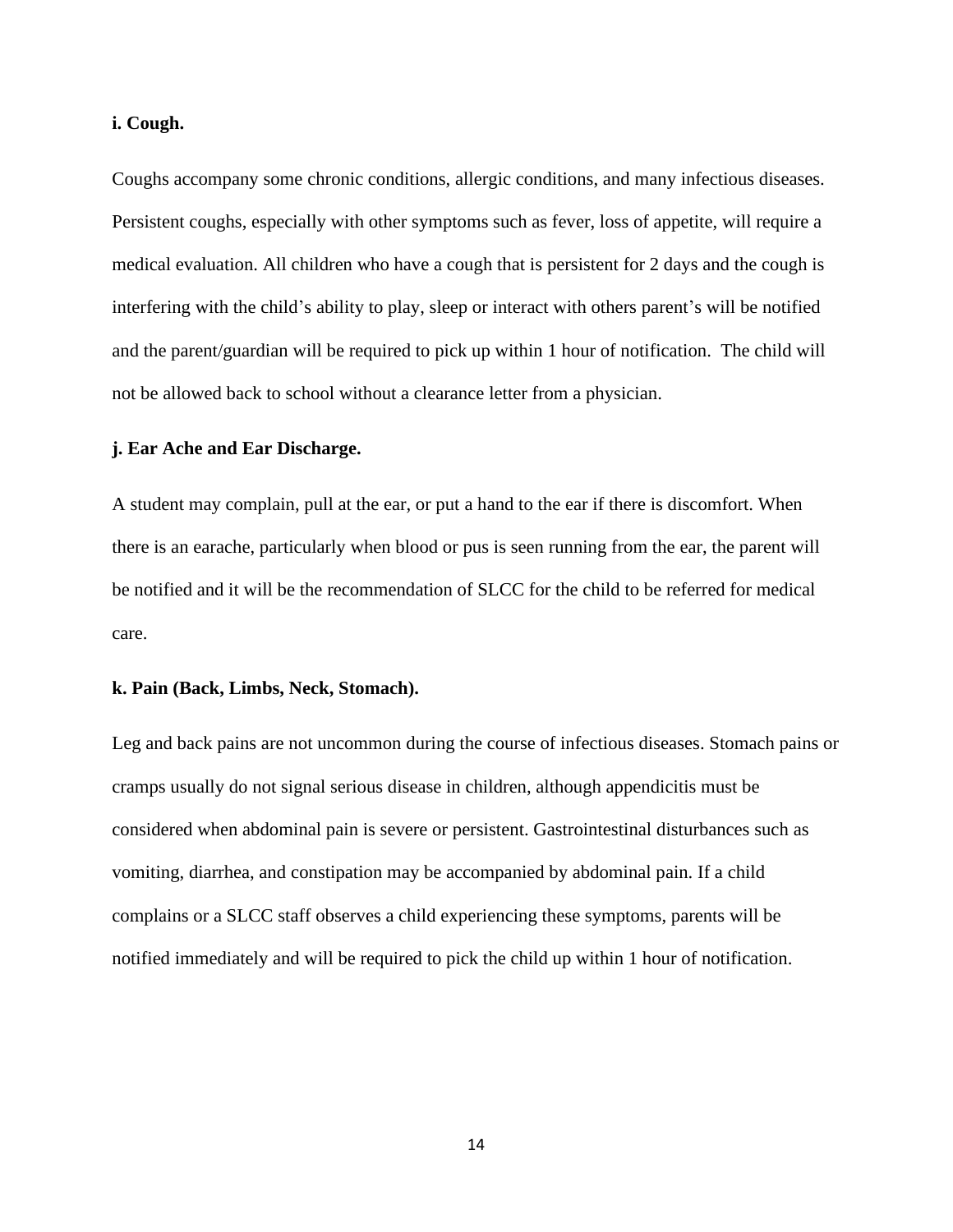## **2. Symptomatic Treatment**

Symptomatic treatment of any illness that may occur while the child is in SLCC setting should be avoided unless the parent/guardian has complied with school policy on the administration of oral medications for symptomatic treatment of illness or injury. Any medication that requires administration will only be done in accordance with the Page 24 SLCC Parent Handbook Medication Policy.

# **B. Infection Control**

The key concepts of infection prevention and control are:

**1. Handwashing** – the single most effective way to prevent the spread of germs.

**2. Cover your cough –** an effective way to reduce the spread of germs when coughing and sneezing.

**3. Proper diapering procedures** – to reduce the spread of germs found in feces to hands, objects, and the environment.

**4. Cleaning, sanitizing, and disinfection** – to reduce the presence of germs in the environment.

**5. Food safety** – to reduce the spread of germs from improperly cooked and handled food.

**6. Exclusion guidelines** – to reduce the opportunity for germs to spread from ill people to others.

**7. Immunizations** – for list of resources for age appropriate immunizations and childcare and school requirements.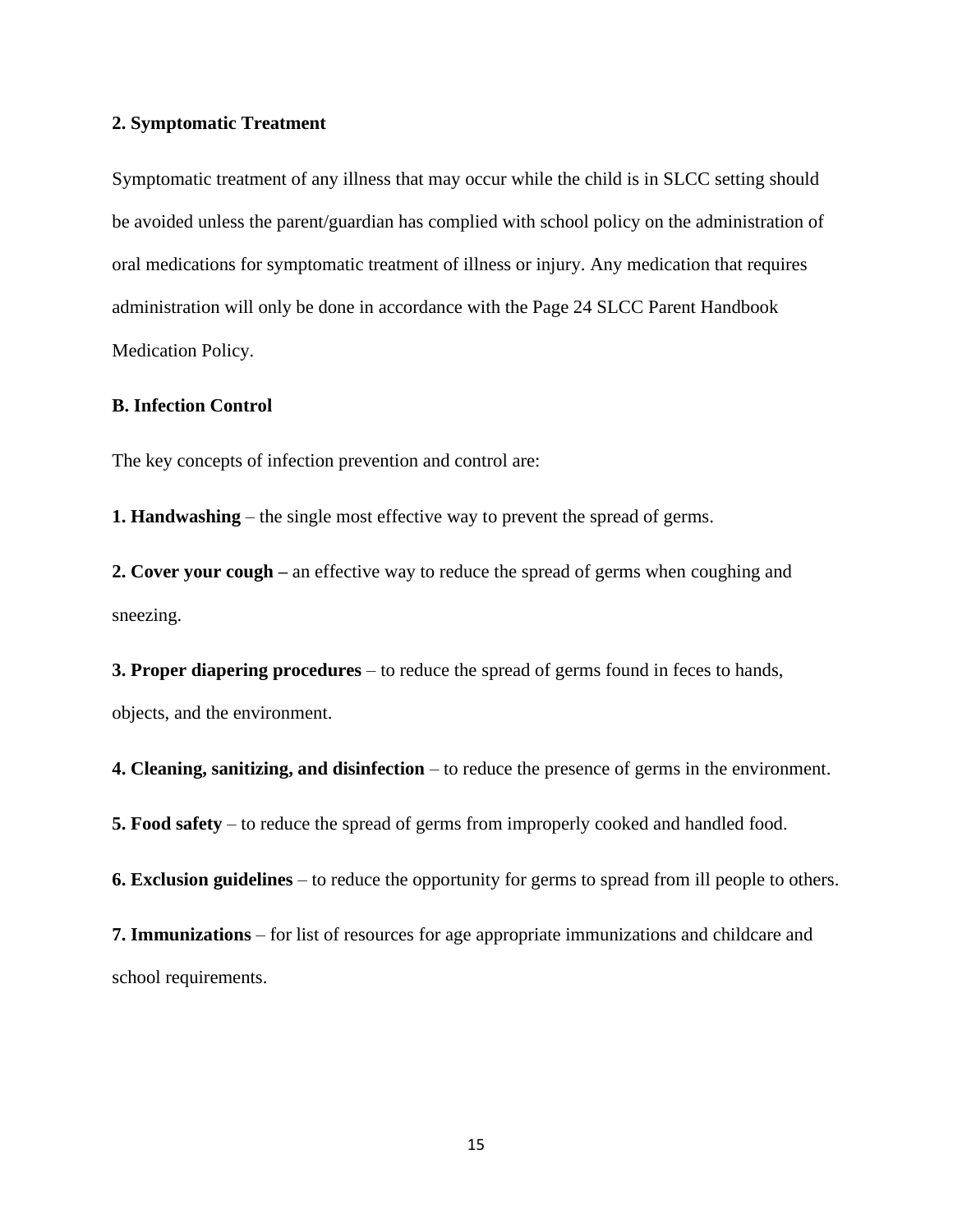**8. Avoid sharing personal items** – SLCC staff will encourage and ensure children will NOT share items such as water bottles, food, utensils, beverages, straws, toothbrushes, lip gloss, lip balm, lipstick, towels, head gear, combs, brushes, etc. to prevent the spread of germs to others.

**9. Self care** – SLCC staff will encourage and ensure children to perform their own self care when age appropriate.

**10. Barriers** -- Barriers may be used where there is a possibility of exposure to blood and body fluids (e.g., urine, stool, secretions from the nose and mouth, drainage from sores or eyes). One aspect of standard precautions is the use of barriers. The purpose of using barriers is to reduce the spread of germs to staff and children from known/unknown sources of infections and prevent a person with open cuts, sores, or cracked skin (non-intact skin) and their eyes, nose, or mouth (mucous membranes) from having contact with another person's blood or body fluids.

## **Examples of barriers that would be used for childcare during the school include:**

 $\Box$  Gloves when hands are likely to be soiled with blood or body fluids. Note: an incident of an allergic response to latex or powdered gloves may occur, but the risk from not using gloves of any kind is greater.

 $\Box$  CPR (cardiopulmonary resuscitation) barriers – CPR mask or shield.

 $\Box$  Eye protection and face mask when the face is likely to be splattered with another's blood or body fluid.

# **C. Exposure Response Strategies**

■ Any child affected with health issues will be sent home per page 23-24 of SLCC parent handbook sick policy and exclusion list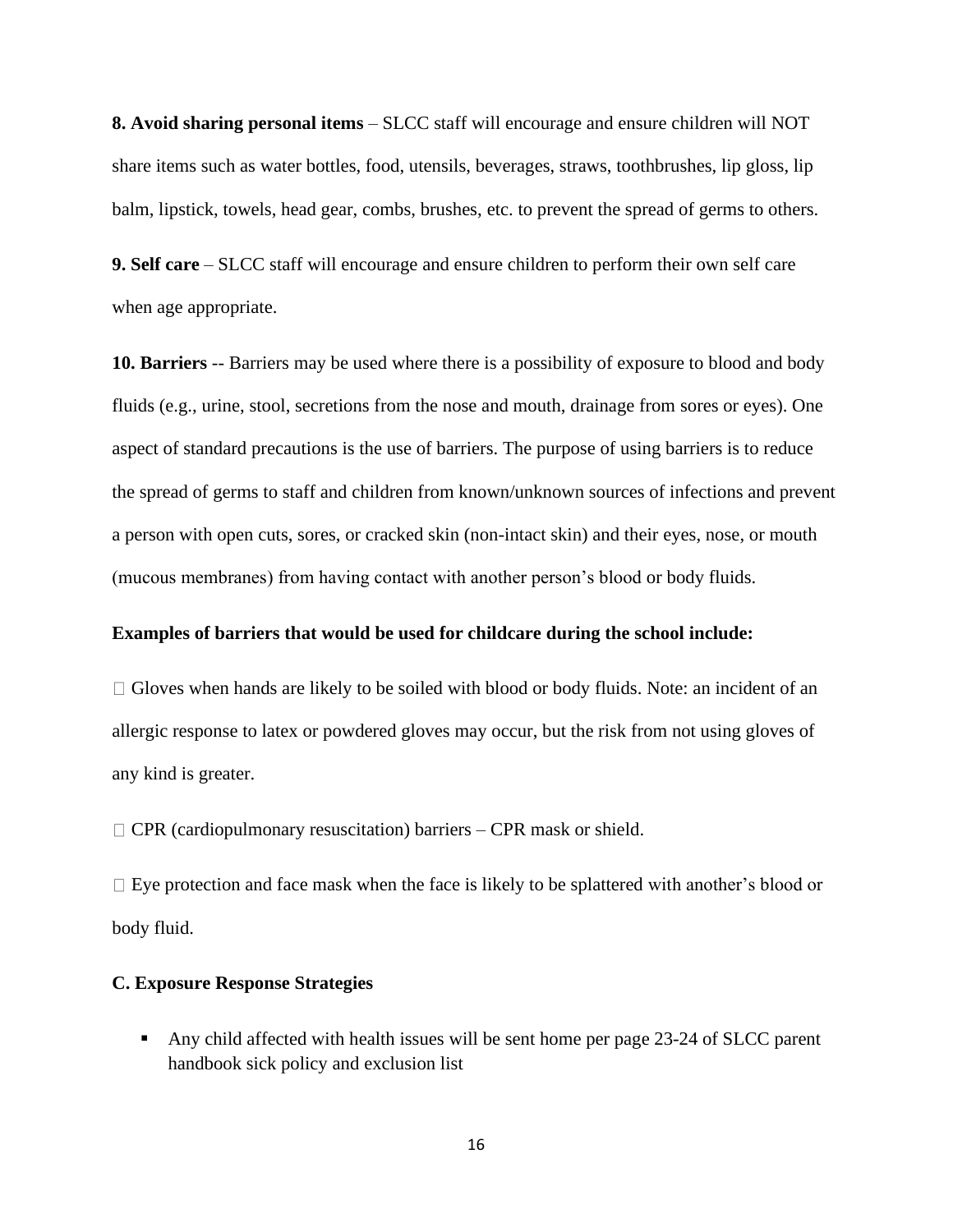- SLCC sick employees home according to the sick policy and not permitted to return without proper clearance from a medical professional.
- SLCC leadership team and staff will monitor and identify number and scope of potential and probable exposures.
- SLCC staff will isolate the infected child(ren) until the parent arrives for pick up
- **EXEC Director will notify administrative authorities and local health department. Follow** reporting protocols in the case of an confirmed infectious disease .
- SLCC along with Pastors of the church will identify spokesperson for the incident.
- SLCC Director will be responsible for any notifications of key messages to the parents or staff..
- SLCC Director will collect health-related information needed for public communications to parents
- **EXECC Director will communicate information about the infectious disease to the SC** Health Department and SC Department of Human Services:
	- ➢ Possibly physical symptoms.
	- $\triangleright$  At risk groups
	- $\triangleright$  Actions being taken.
- SLCC Director will solicit a professional cleaning company to come in and clean and sanitize rooms and facilities identified with contamination.
- SLCC Director will document actions, submit data and appropriate forms.

# **E. Exclusion Guidelines**

The decision to exclude students who have an infectious disease from SLCC will be made in conjunction with the State or local public health agency, health care professionals, and/or parents/guardians. These guidelines contain exclusion recommendations for each disease or condition. Students will only be allowed to return to school once the exclusion period is met or a health care provider clears the student. Generally, if any of the following conditions apply, exclusion from school should be considered:

• If the child does not feel well enough to participate comfortably in usual activities, it will be required that he/she stay or return home until feeling well.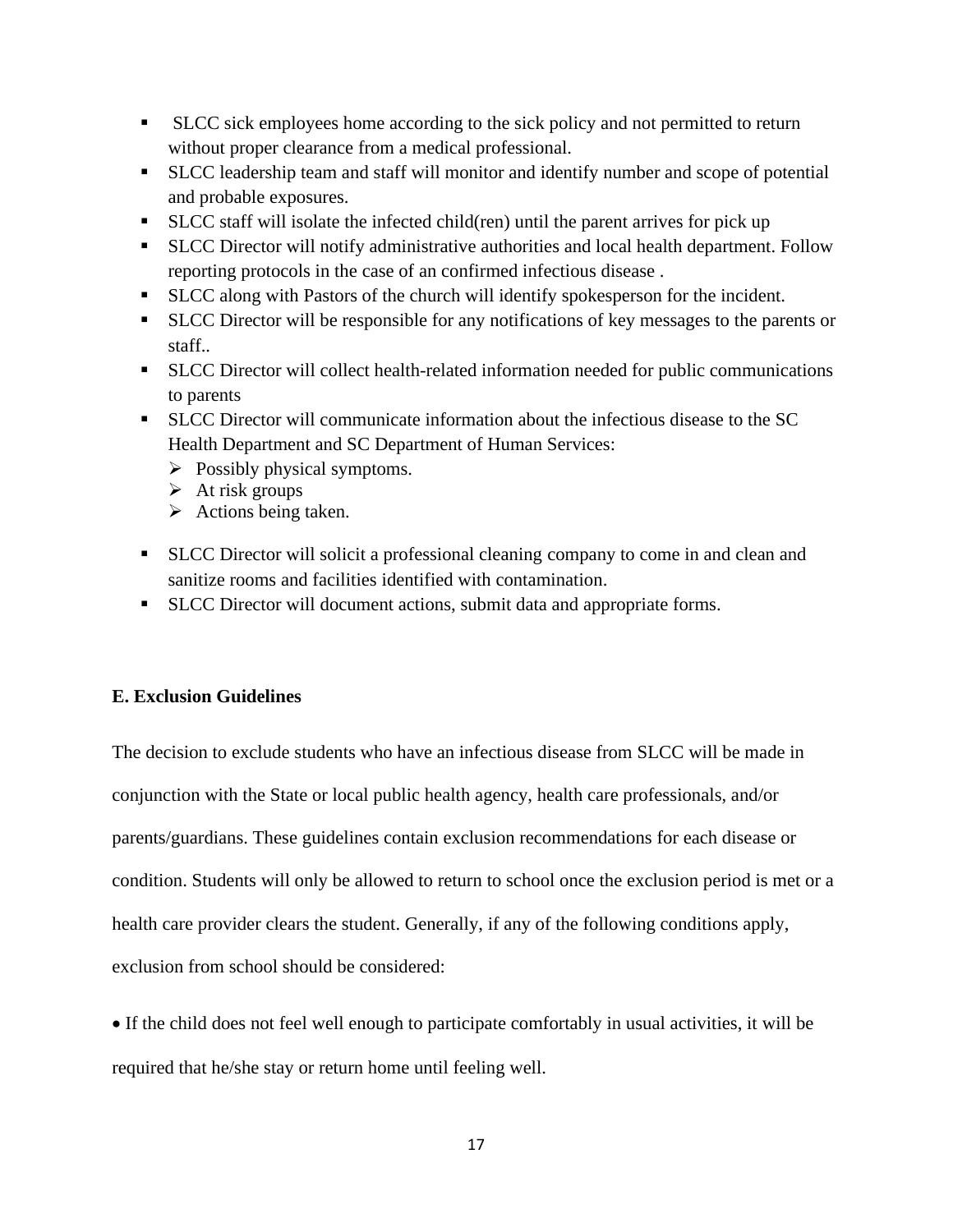- If the child has a fever of 100.0, diarrhea, persistent cough, rash, and/or difficult breathing; parents will be contacted, and medical personnel will be dispatched if needed.
- If the child requires more care due to illness than teachers are able to provide.
- If the child has a high fever, behavior changes, persistent crying, difficulty breathing, lack of energy, uncontrolled coughing, or other signs suggesting a severe illness.

• If the child is ill with a potentially contagious illness and exclusion is recommended by a health care provider, the State or local public health agency, or these guidelines. In cases where unvaccinated students are exposed to a vaccine preventable disease (such as measles, mumps, rubella, and pertussis), the State or local public health agency will be consulted in order to determine if exclusion of unvaccinated students is necessary.

If staff become ill with an infectious disease, the affected staff member will be required to consult with a health care provider to determine if they can work. If ill with diarrhea or vomiting, school will not work until the illness is over. A letter from the health care provider/physician will be required to return to work.

#### **1. Social Distancing**

Social distancing strategies are non-medical measures intended to reduce the spread of disease from person-to-person by discouraging or preventing people from coming in close contact with each other. These strategies include closing schools and public assemblies, cancelling athletic activities and social events, closing non-essential agency functions, implementing emergency staffing plans, increasing telecommuting and flexible scheduling and other options. SLCC will alter some of our day to day operations to minimize the amount of traffic throughout the school.